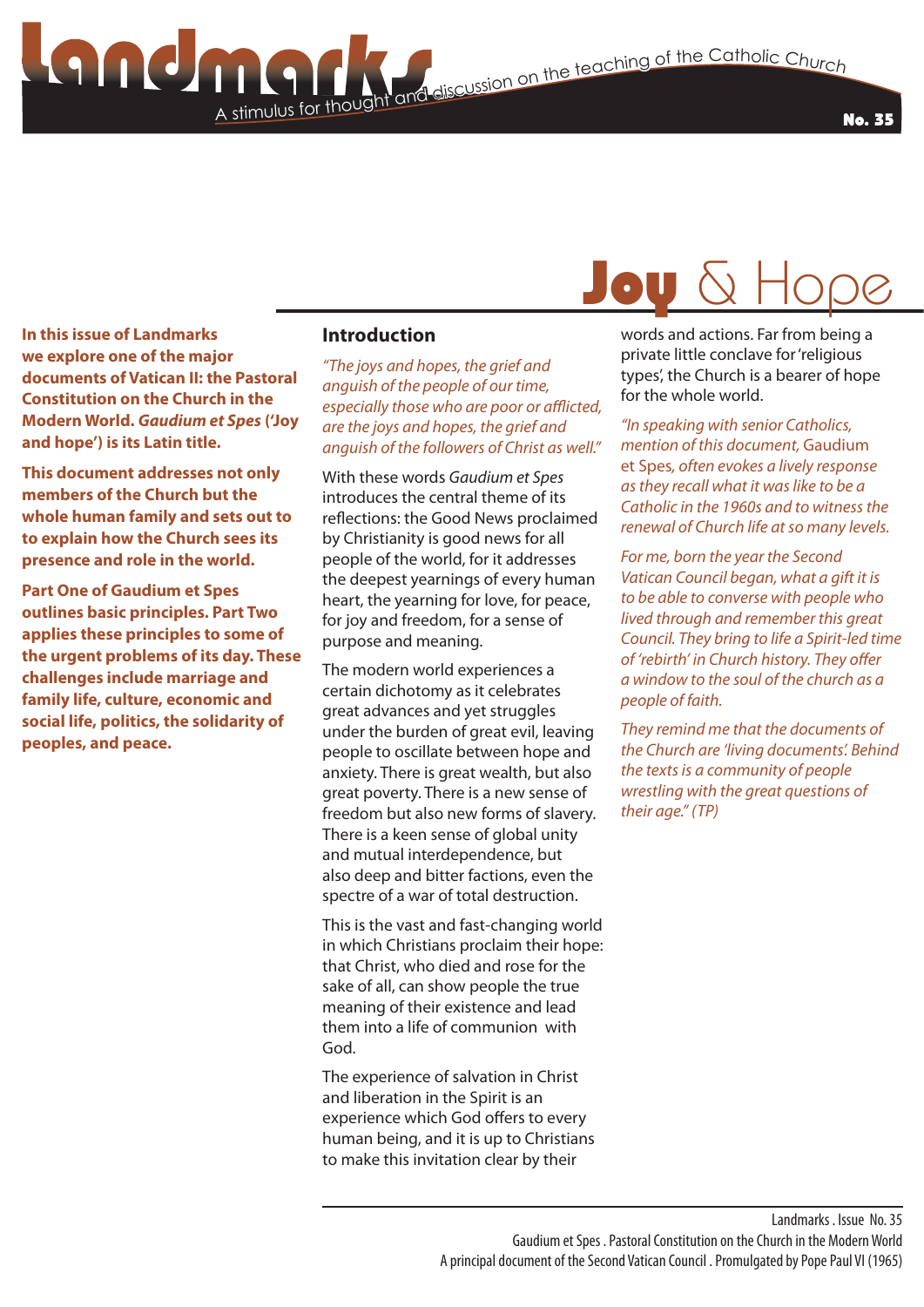## Joy in Humanity

#### **The dignity of the human person**

Most people agree that human beings hold a central place in the world. But what is humanity? As people struggle to grasp the highs and lows of their existence, opinions range from a glorification of human beings beyond all else to giving up on humanity in despair.

The Church puts forward a view of humanity that accounts for both its strengths and its weaknesses. Christians believe that human beings are created 'in the image of God', the God whom we are able to know and love. We are created not as isolated beings, but as beings-in-communion. 'Male and female God created them' (Gen 1:27). The partnership between man and woman is the most basic form of community between people and reveals us as social beings, made-forthe-other.

Tragically, humanity has not lived up to the fullness of its vocation to be good and loving. Dazzled by the empty promises of the evil one, people have chosen to live life apart from God and

the ways of love. Thus throughout human history people have been caught up in a dramatic struggle between good and evil. It was from this struggle that Christ came to free us. In the mystery of the Word-madeflesh the mystery of humanity becomes clear. Created in love, we are destined to live in love. To acknowledge our Creator who is Love, is to affirm the essence of being fully human.

The human person is a unity of body and soul. We are destined not to shun our bodily life but to embrace it and to regard the body as good and treat it with honour since God created us.

Our bodily existence is entwined and lifted up by a spiritual life that allows us to know ourselves in the depths of our being and to recognise God as the very life-source of our being. In fact, as human beings we bear within ourselves the seed of eternity. Death is not the end of our existence; we are destined to a life with God that transcends the boundaries of our earthly struggle.

Based on this understanding of the human person, the Church upholds

#### **Marriage and family (GS, 47-52)**

**If you are concerned about the wellbeing of an individual person, of society or the church, then your concern will at some point come back to the wellbeing of marriage and family life.** 

**The Church is deeply concerned to call people to an awareness of the dignity of marriage, as both a human institution and as a sacrament of the Church.** 

**If we are to strive to bring about a world which is loving and lifegiving, it is essential that we protect and foster the intimate love and lifegivingness which is the core of marriage and family life.**

the dignity of the human intellect and the human search for truth. It upholds the dignity of moral conscience (the capacity to distinguish between right and wrong) and the capacity to attain wisdom and freedom. Through all these dimensions the human person contemplates, savours and participates in the mystery of God's design of the universe.

#### **Memories of Vatican II**

*The idea of the Church being in dialogue with the world and standing in solidarity with humanity may not seem radical today, however in the 1960s it was a breath of fresh air as Catholics struggled to shed certain insular attitudes that were undermining their capacity to live and share the Good News.* 

*Says one woman: "We had been brought up to be suspicious of non-Catholics. Now we were being taught to respect them and work alongside them!"*

*A man in his seventies recalls the joy of first hearing that all people—and not just Catholics—were gathered together in Christ and saved by his death and resurrection. "You can't imagine what comfort this brought to so many people who had erroneously believed that a loved one could not possibly be saved because he or she was not a churchgoing Catholic," he said.*

*Of course, life in a post-Vatican II Church is not without its problems. A ground-breaking period in church history will always have its share of misinterpretations and distortions, which is all the more reason why we should keep going back to the documents of Vatican II so as to discover afresh the spirit and teaching of this great council.*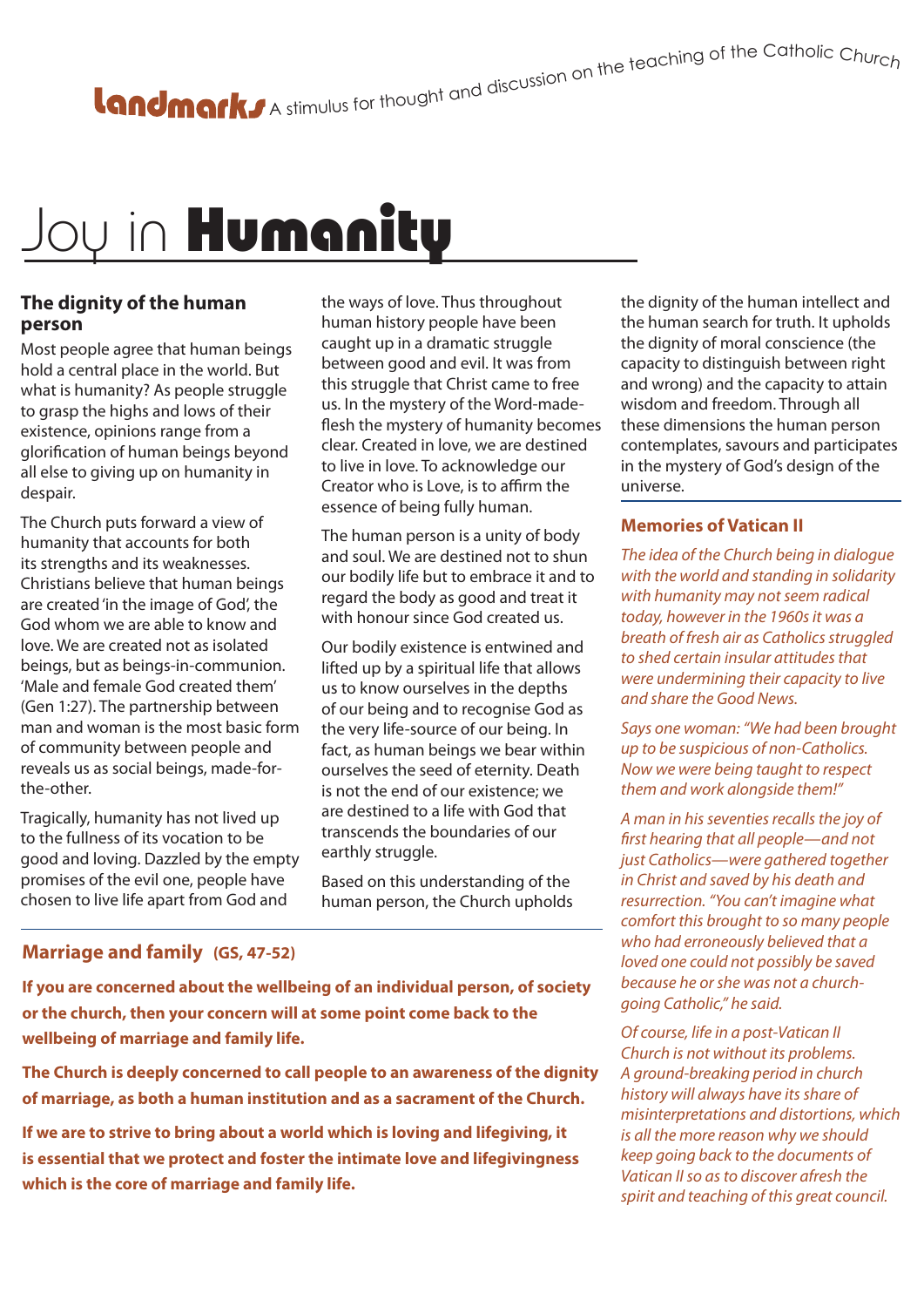# A stimulus for thought and discussion on the teaching of the Catholic Churc<sub>h</sub>

### Hope for the **World**

#### **Development of culture (GS, 53-62)**

**"Culture" refers to all those things which refine and develop humanity's mental and physical endowments. For example, we assume responsibility for the earth through our knowledge and labour, we humanize social life through our customs and institutions, we communicate our insights through art and writing.**

**Because the Good News of Jesus Christ is sent to all ages and nations the Church who proclaims this Good News must enter into communion with different forms of culture, enriching both itself and the cultures themselves, while also critiquing those elements of culture which do not resonate with the gospel.**

**The Church urges people to ensure that culture reflects a genuine quest for truth, love and beauty; and that it is subordinated to the integral development of the human person, the local community and the whole human family.** 

#### **A response to atheism**

Human dignity rests, above all, on humanity's call to live in communion with God. However there are many people in this world who reject this fundamental claim and adopt an atheistic stance.

Atheism can mean different things to different people, from an ideological assertion to a casual indifference to religion. Because Christians believe that awareness of God is fundamental to the fullness of human dignity, they cannot ignore atheism. To do so would be to janore the wellbeing of the human family.

Some people think that to acknowledge God is to somehow undermine the dignity of human beings. But the Church holds that to believe in God is to affirm humanity. Likewise the Christian hope in an afterlife does not deny the importance of earthly duties but rather gives earthly responsibilities their proper context and meaning.

The Church urges its members to present the Christian perspective intelligently, boldly but lovingly,

seeking to understand the deeper reasons that lead people to reject God and to recognize that, where the Gospel has not been adequately lived and articulated by Christ's followers, Christians must bear some responsibility for the rise of atheism in the modern world.

#### **The human community**

With rapid technological progress there has been an increasing interdependence among peoples of the world. Human beings are social by nature. The good of the person and the good of society are dependent on each other.

The Church rejects an individualistic morality which says 'I'm all right' while ignoring the sufferings of one's neighbor. The concerns of the human family must be the concerns of every group and nation.

The Church upholds the equality of all human beings and their fundamental rights and responsibilities such as the right to life, to food, clothing, housing, education and work, their right to freedom, respect and knowledge. In every age the Spirit of God calls us on

to improve society for the benefit of all. Indeed there is much to improve when one thinks of the abundance of crimes against humanity in the modern world: murder, genocide, abortion, euthanasia and wilful suicide, slavery and prostitution, torture, arbitrary imprisonment, sub-human living conditions and degrading working conditions.

Believers or not, all people have a responsibility to establish right order in this world so as to live together in peace.

Just as God created us as beings-incommunion, so did God save us in a communitarian manner. The Spiritfilled life, death and resurrection of Jesus Christ is characterized from beginning to end by a concern for relationships. Our eternal salvation is vitally linked with human solidarity on earth.

#### **Economic and social life (GS, 63-72)**

**In the world there exists great social and economic imbalances. Millions of people are deprived of the bare necessities of life while others live in riches and even squander their wealth. Such grave injustices urgently require Christians and all people of goodwill to pool their knowledge, gifts and resources to remedy this tragic situation.** 

**No matter how property and economy is structured in different countries, we must never lose sight of the fact that God destined the earth and its resources for all. To share the earth's goods with justice and genuine concern for others is not just a 'Christian' imperative but an expression of an authentically human lifestyle.**